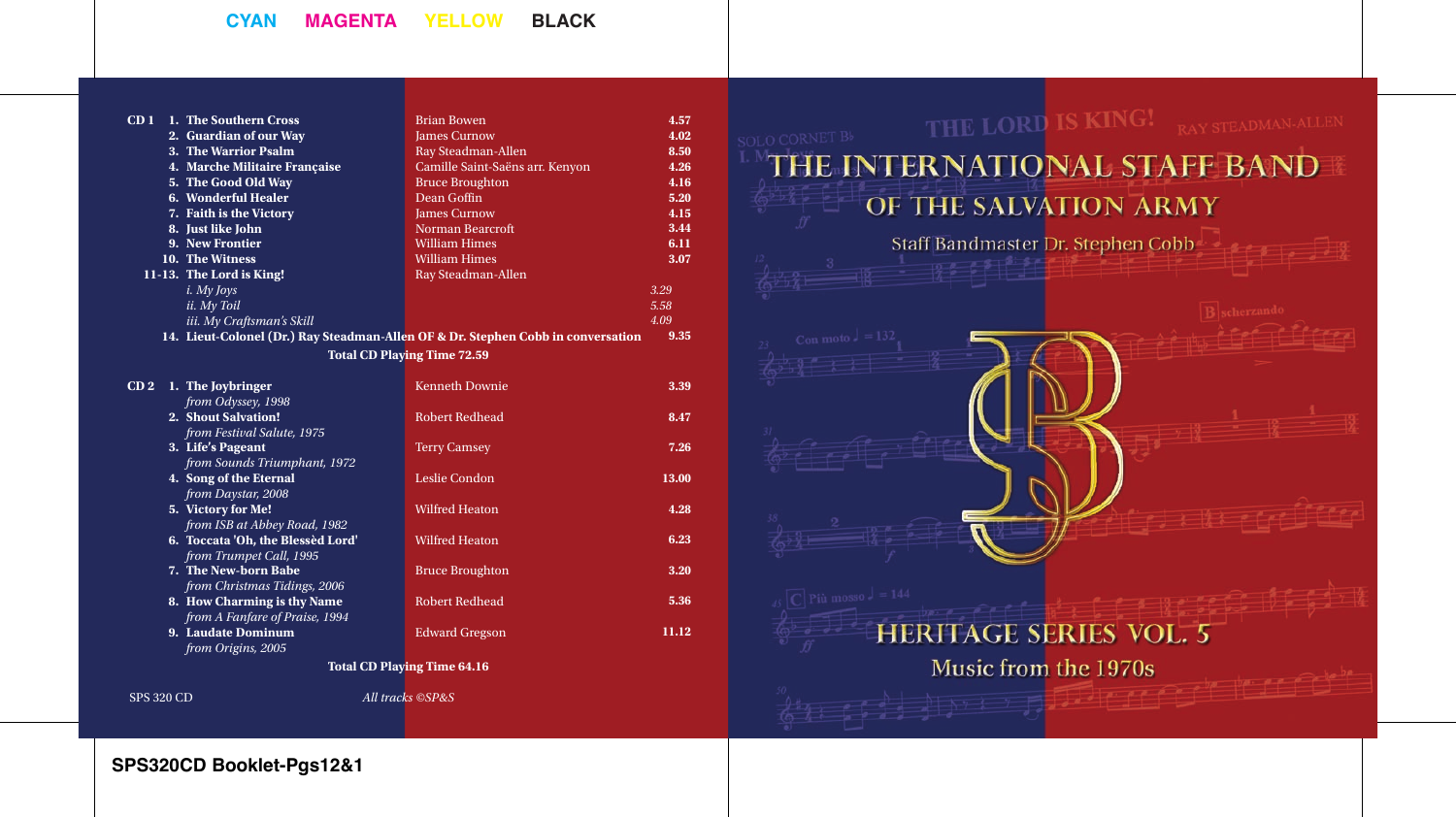#### **THE INTERNATIONAL STAFF BAND**

The Salvation Army's early history makes mention of several 'staff bands' dating back as far as 1880, but it was on 7 October 1891 that the 'International Headquarters Staff Band' was officially brought into being. The present-day ISB acknowledges this date as the beginning of its existence.

Staff Captain Fred Fry was appointed Bandmaster and, under his direction, daily rehearsals commenced in the basement of the old headquarters building at 101 Queen Victoria Street. There were also one or two weeknight rehearsals, which were occasionally followed by outdoor marching practice on Queen Victoria Street!

In those days all the members of the band were either officers or employees of The Salvation Army and attendance at band rehearsals and engagements took precedence over work! Fred Fry was a patient teacher and worked hard with the limited talent at his disposal. However, the motivation for their work was underpinned by a firm belief that their efforts were blessed by God and that they would be used to bring listeners into a knowledge of God's love.

From those beginnings, the present-day ISB has evolved. Throughout its history the band has maintained the highest musical and spiritual standards and has been proud to be associated with many notable Salvation Army musicians, with Eric Ball, Bernard Adams, Ray Bowes and Robert Redhead among its former Bandmasters. Currently led by Dr. Stephen Cobb, the ISB's first non-officer Bandmaster, the band still works to achieve the very highest standards in its music-making and in its communication of the Christian message.

The band meets every Wednesday evening for rehearsal and travels the length and breadth of the country, visiting Salvation Army centres to present concerts and lead worship. It is regularly featured at major Salvation Army events and has also taken part in several significant concerts in the wider world of non-Salvation Army brass banding, building and strengthening healthy links between these two strands of the brass band movement.

The ISB makes frequent visits abroad, including Japan, New Zealand, Australia, Canada and the USA in its long list of countries visited. In

In addition to the recent ISB120 celebrations, The International Staff Band continues to be involved in major brass banding events, including Brass in Concert, gala concerts following the National Brass Band Championships of Great Britain and other concert and recording projects with high profile groups which have been both rewarding and stimulating. Stephen and The International Staff Band have made many recordings which have received notable acclaim, including the double-CD *Origins* and *St Magnus - The Music of Kenneth Downie*.

Stephen Cobb's initial reputation was secured as a cornet soloist, both at Hendon and within The International Staff Band, having come from a family of talented bandmasters and soloists.He and his wife, Elaine, are members of the corps at Hendon along with their youngest son Philip, who is himself a renowned cornet and trumpet player.

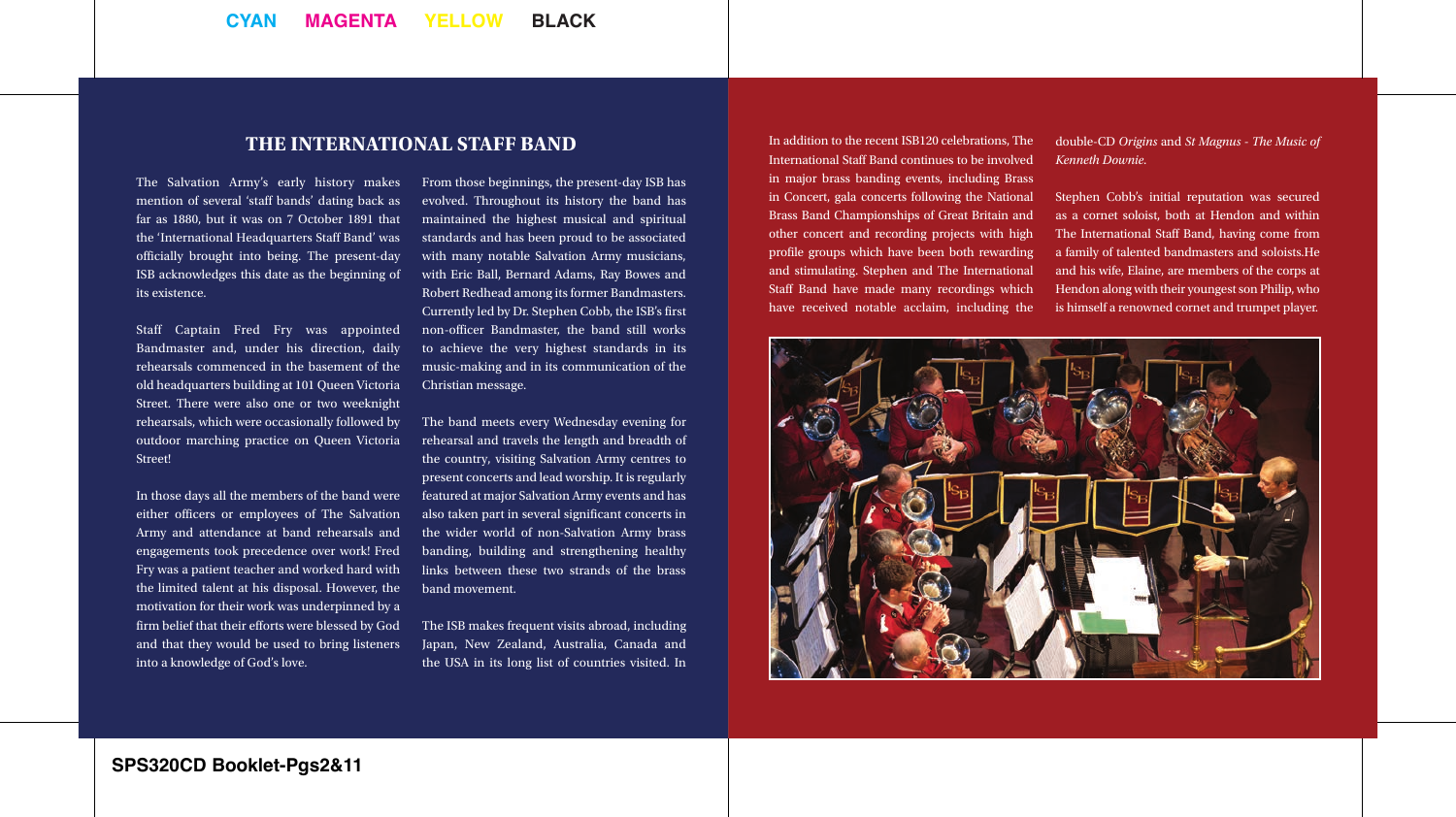#### **STAFF BANDMASTER DR. STEPHEN COBB**



Dr. Stephen Cobb, Territorial Music Director for the United Kingdom Territory, oversees all aspects of The Salvation Army's music and arts ministries. In addition to that major responsibility he has, since 1994, directed the premier brass band of the denomination, The International Staff Band. In both positions he has ably followed some of The Salvation Army's most famous music leaders and conductors.

Stephen has led The International Staff Band through an exciting period of innovation that has seen the band's profile in the wider brass band movement significantly raised. His innovative leadership in SA music has brought about a renewed vigour to that great musical tradition, marked symbolically by the establishment of the Territorial Youth Band (directed by Dr. Cobb), a group made up of the finest young players in the Territory, and its sister group, the Territorial Youth Choir. In 2010 Dr. Cobb received the Iles Medal of the Worshipful Company of Musicians for his contributions to brass bands and their music.

A music educator by profession and training (his initial degrees the BA (Hons), Cert-Ed and MA), in July 2006 Dr. Cobb completed the degree of Doctor of Musical Arts, in instrumental conducting, at Salford University.

As Bandmaster of The International Staff Band, and formerly Bandmaster of Hendon Salvation Army Band (29 years service), Stephen achieved the highest standards of musicianship and musical ministry, providing outstanding models for the worldwide Salvation Army musical fellowship. Recordings, concerts and international tours with both ensembles received the highest critical praise and affirmation. He has recently taken up the baton again as conductor of Hendon Band.

addition to performing live, the band makes regular recordings on the SP&S label.

Currently, about one third of the band are employed by The Salvation Army while the rest work in a wide and varied range of professions. All are active members of their

local Salvation Army corps, many holding leadership positions. They give their time and talents to service with The International Staff Band because they, like their early day counterparts, believe that God uses the band's ministry as a means of spreading the message of the Christian Gospel.



**www.theisb.com**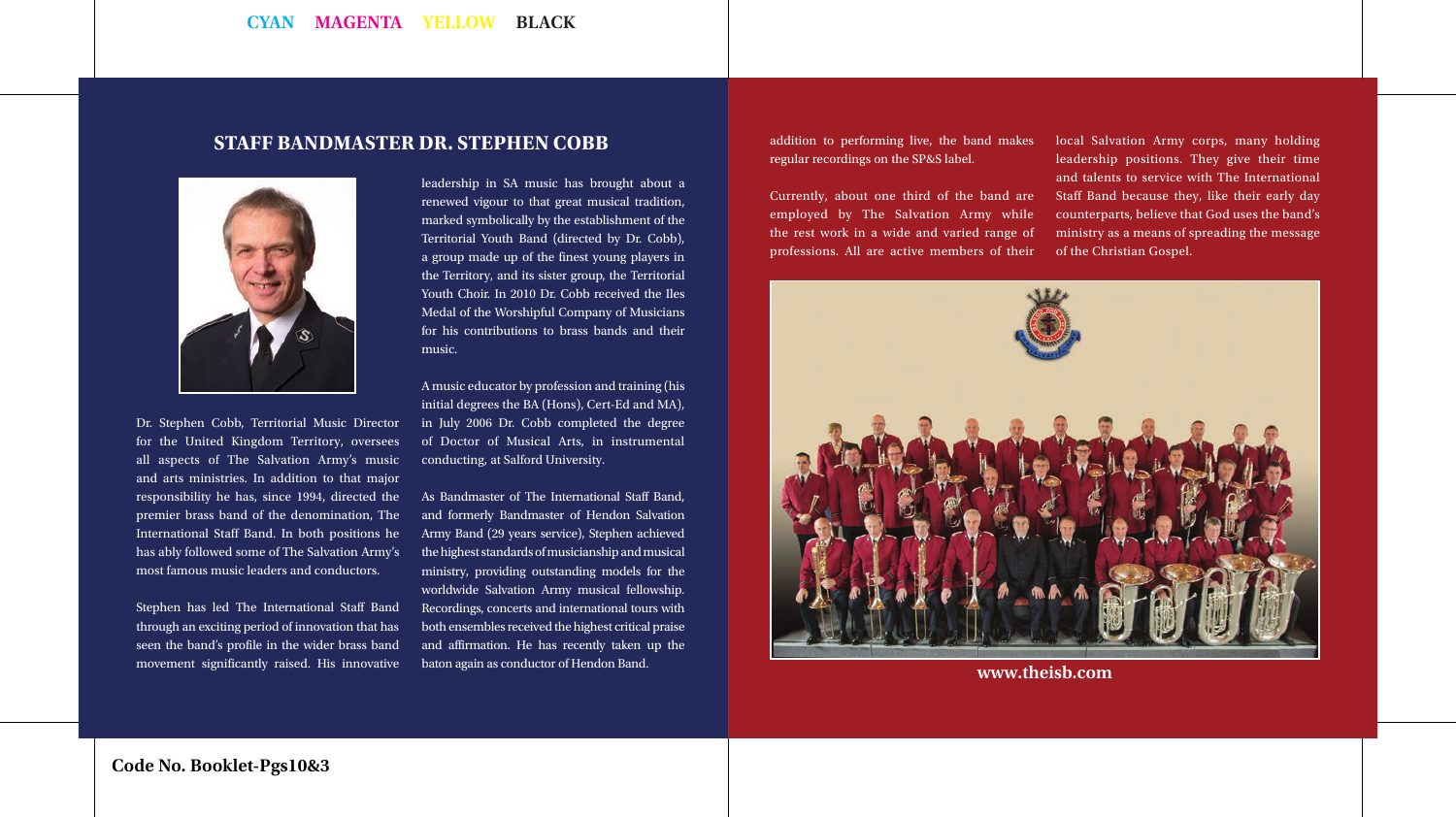#### **PROGRAMME NOTES**

#### *Ray Steadman-Allen writes:*

The Heritage series has already presented representative collections of significant Salvation Army music spanning the decades of the 30s to the 60s. The adjective 'significant' is a cautious choice in that it is here used to describe dimension in purely musical terms. Most of the works are fairly large-scale and of a concert programme nature. They make their contribution alongside many others of equal quality. As far as the SA's spiritual outreach and mission is concerned there is, of course, a huge corpus of functional music (such as marches) and music specifically geared to acts of worship: from praise, to reflection and prayer. As has been commented before such abundance never offers an easy choice and, perhaps notably in this collection, new composer names appear which have subsequently achieved international reputation.

The 50s and 60s evidenced new trends, and whilst in the preceding 90 years of SA instrumental publication contributions were continually received from all parts of the world, the 70s saw a surge of new scores from the USA. As the responsible editor throughout this particular period I well recall the encouraging sense of optimism in that, whilst some established 'regular' contributors were fading from the scene, material was coming through from new composers whose work gave immense promise. The added

satisfaction is that much of that promise has been wonderfully fulfilled.

Commissioned in 1970 for the Box Hill (Australia) Jubilee, *The Southern Cross* is a festival march of solid brilliance, activity and verve. It features a song *March on!* by the Norwegian Salvation Army officer Colonel Klaus Ostby who, as a young 19th century military bandsman, came under influence of Edvard Grieg. At the time of writing the march Brian Bowen was a valued member of the SA's Music Editorial department; he now lives in Florida.

In a traditional SA selection it is usual to choose songs having a similar basic idea with a certain amount of original music to weld them together. By this means it is sometimes possible to intensify or support the general thrust of the central concept. James Curnow's selection *Guardian of our Way* has an overall presentation of the heart-peace and soul security which is evident in, for instance, the 23rd Psalm with its imagery of security under the shepherd's care. The songs are *Saviour, like a shepherd lead us, The Lord's my Shepherd, He leadeth me* and *Where he leads me*. The mood is tranquil. Curnow's first submissions roughly coincided with those of William Himes; they both hail from a similar part of the world, but Curnow, with a massive creative reputation, has been based in Atlanta for many years.

## **Staff Bandmaster**

Dr. Stephen Cobb

**Executive Officer** Major Noel Wright

**Soprano Cornet** Gary Fountain

**Principal Cornet** Carl Nielsen

**Solo Cornet** Paul Sharman Gavin Lamplough Nicola Redhead

**Ist Cornet** Martyn Bryant Kevin Coates  *Band Manager*

> **2nd Cornet** Nigel Hills Darren Bull

#### **BAND PERSONNEL**

**Flugel Horn** Richard Woodrow

**Solo Horn** David Winch Andrew Dickinson

**1st Horn** Stephen Hanover

**2nd Horn** Gary Terrar

**1st Baritone** Iain Parkhouse Darren Willis

**2nd Baritone** Anthony Smith



**1st Trombone** Andrew Justice Simon Scott

**2nd Trombone** Stuart Hall

**Bass Trombone** David Lockwood

**Euphonium** Derick Kane *Deputy Bandmaster* Jonathan Evans

**E**-  **Bass**  Michael Calland Carl Woodman

**B**-  **Bass**  Martin Tiplady Trevor Caffull

**Percussion** Robert Hayward Ashley Durrant Christopher House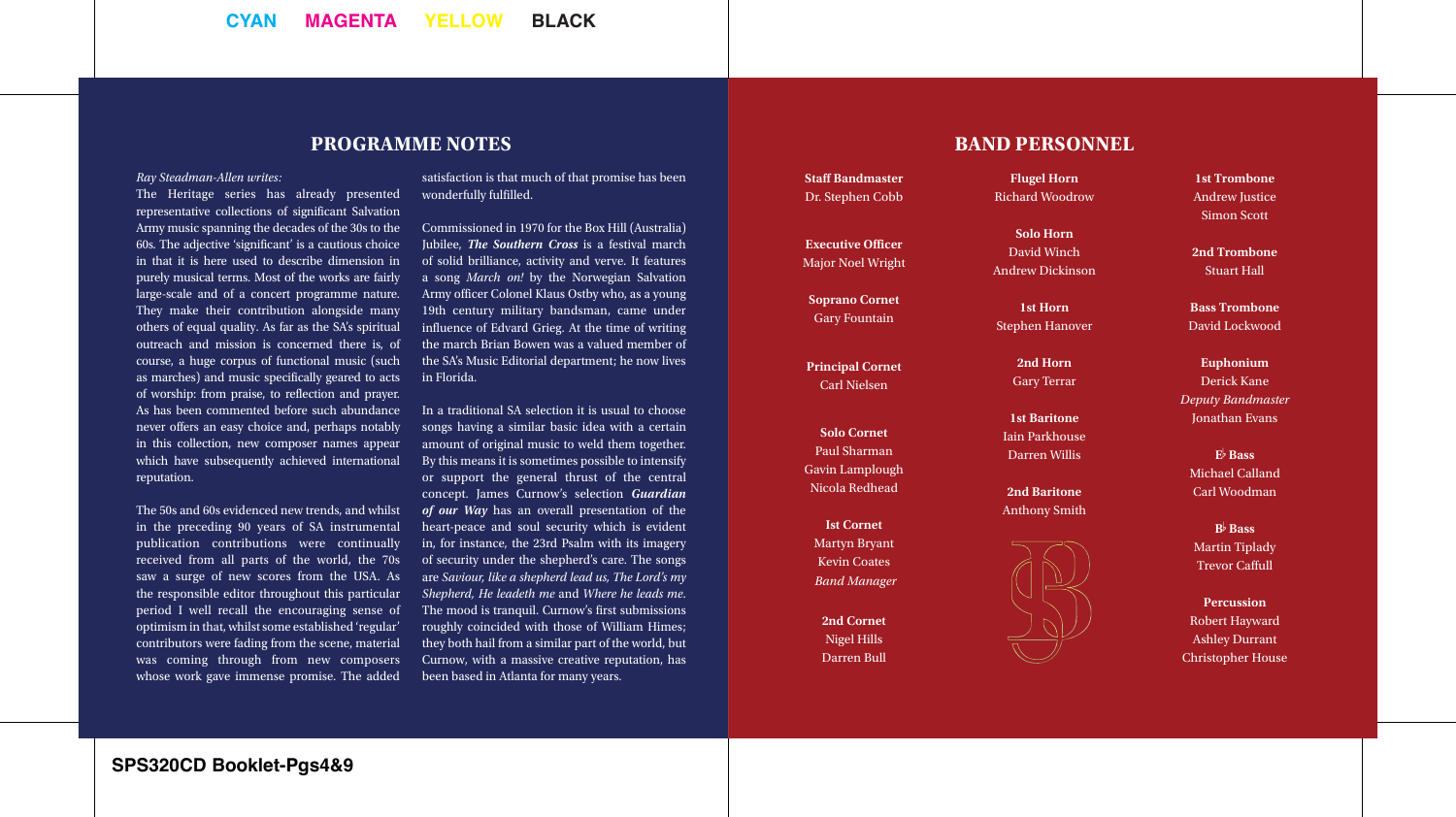the potential of the unlikely, in this case a gospel tune rejoicing in the title of *My Beautiful Home* to which fresh words were set and of which the work's title is the first line of the refrain. The musical progress has a basis of continuous rhythm, perhaps bringing to mind the drive of Ravel's *Bolero*. But it is totally original in concept, beginning delicately, reaching a full-blooded climax near the end and then dissolving via a brief cornet comment and a closing nod from snare drum and basses. Analysis is pointless, just let it take you along its delightfully unpredictable way.

*Toccata 'Oh, the Blessèd Lord' -* In common with another work by Heaton, *Celestial Prospect,* the publication of this striking work was delayed for some time on the grounds of its technical difficulty. It is not always recognised that The Salvation Army's publishing programmes are governed by appropriateness to its mission and the market considerations which face publishing houses generally. In the event *Toccata* has proved to be popular among the musically informed. (Toccata 'to touch' has its origins in organ music where the player could demonstrate brilliant technical accomplishment.) A creative *tour de force,* its title (*Oh, the Blessèd Lord*) derives from an old song which appears near the end. A few of the tightly-integrated musical ideas evidence links with fragments of the song tune. The music begins with a biting little phrase which (or its offshoots) is never far away. From time to time there are fireworks aplenty. The more active passages are calmed by

contrasting passages of tranquillity and beauty, and the whole piece is brought to a blazing conclusion. Classically crafted the Prelude – *The New-born Babe* is based on a chorale from Bach's Cantata No 122.

Quite frequently SA composers of instrumental works include one or more arrangements of their own vocal material. Robert Redhead's meditative work *How Charming is thy Name* follows this practice, and is based on his setting of the old text *O my Jesus, how charming is thy name*.

As a theme for variations Sir Hubert Parry's magnificent tune *Laudate Dominum* is well shaped. Edward Gregson develops movements from the phrases in a highly imaginative and individual way. Following its publication this work has been widely used and continues to be a popular programme inclusion.

Appreciation is due to the many composers and poets who freely donate their work for the benefit of the purposes and mission of The Salvation Army. Also, appreciation should be offered to The International Staff Band with its conductor Dr. Stephen Cobb, which celebrated its 120th anniversary in 2011. Beyond its more public presence and distinguished worldwide reputation the band also plays to a responsible board all band music intended for publication by the SA in the United Kingdom; one of its foundation functions being to publicise forthcoming publications – a considerable feat of music-making and interpretation.

My writing of *The Warrior Psalm* was, in part, inspired by Eric Ball's *The Triumph of Peace* with which this work has some conceptual affinity; that of spiritual warfare. Like Eric Ball's piece it is a one-movement piece in sonata form. A phrase from the text of the featured hymn tune *Armageddon* gave the title. Fittingly the first 'subject' has a militant nature whilst the second (first heard as a cornet solo) is fluid and lyrical. The tune *Armageddon* expands the overall design as a 3rd subject.

*Marche Militaire Française* is part of a *Suite Algérienne* by the French composer Saint-Saëns. It has been arranged by Michael Kenyon who, in an all-too-brief life, made a valuable contribution to SA music as an editor, composer and teacher. In earlier decades classical transcriptions gave brass bandsmen an acquaintance with orchestral classics. These days original works are easily accessible, but even so the occasional classical arrangement still appears in a contest situation. The present march is a compact piece of music which reproduces satisfyingly in brass band terms.

Bruce Broughton is another North American composer whose early work evidenced a formidable and accomplished technique with an already mature personal style. His creative expression for many years was largely in Hollywood film music; among his successes was incidental music for the television series *Dallas*. His highly inventive festival arrangement *The* 

*Good Old Way* presents the tune in a variety of well-wrought and contrapuntal treatments, the whole work being tightly integrated by much episodical development of the figure heard at the outset and its interaction with the theme tune.

New Zealander Dean Goffin served briefly in the SA Bands' Department of the UK and later fulfilled a departmental headship that was widely influential. The first music received from him in London had been written whilst he was on military service during the Second World War. When appointed to Britain he brought other large scale works and continued to produce firstrate compositions including devotional pieces of which *Wonderful Healer* is representative. Inspired by the theme of Christ's healing ministry he has selected two songs: the tune *Angelus* with its hymn words *Thy touch has still its ancient power*  and *Wonderful Healer, touch me again*. There are references to a third song *The Great Physician.* In his own notes the composer has commented 'The spirit of joy can surely co-exist with a solemn awe in the presence of the Wonderful Healer'.

Characterized by syncopated rhythms and as a vehicle for dazzling displays of technical skill, *Faith is the Victory* has proved a highly popular march on Staff Band programmes in the past. Cast in a traditional mould it features the gospel chorus which provides the title. The trio is particularly impressive for its attractive, broad melody and stately manner. Listen for the added cornet and